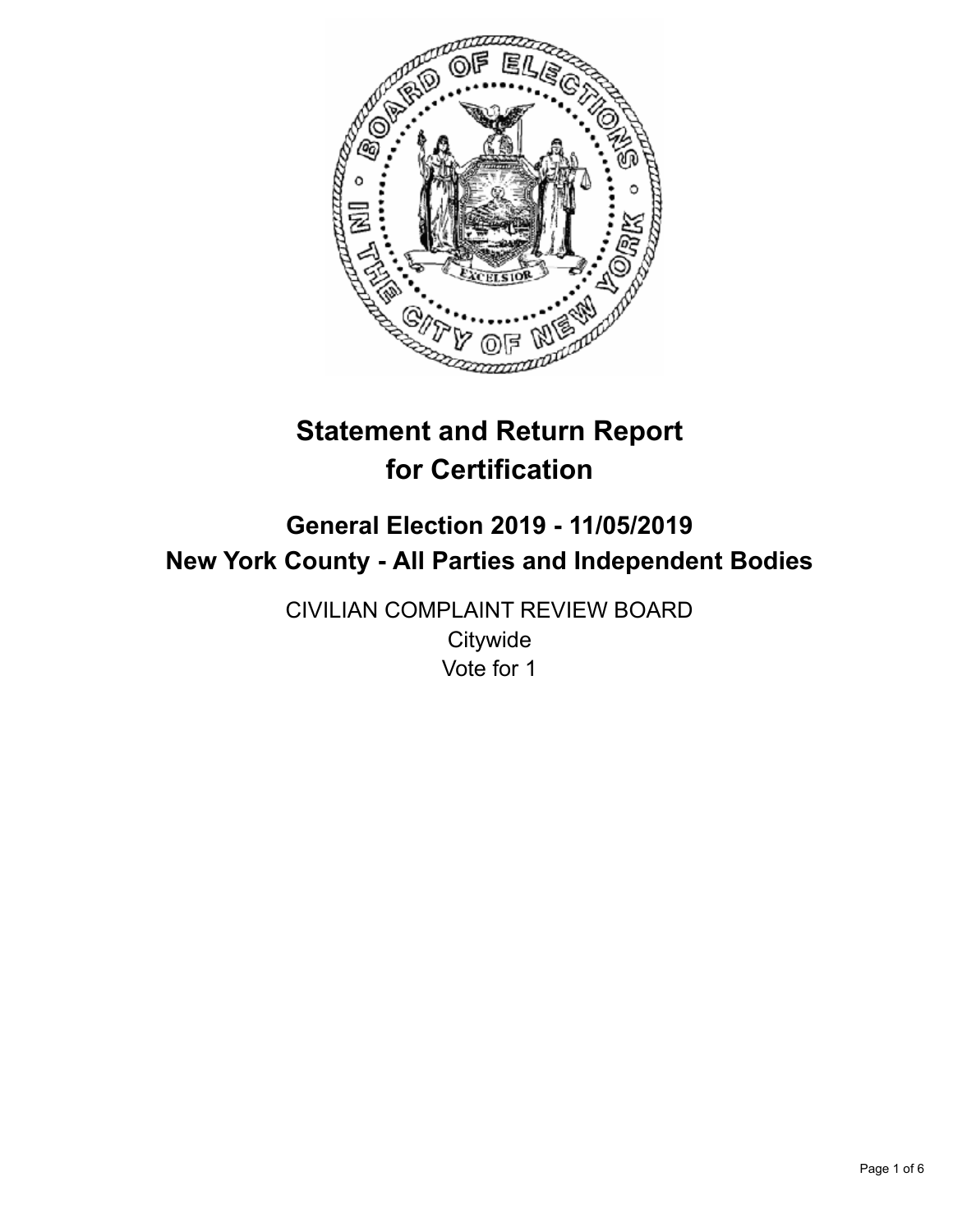

| PUBLIC COUNTER                                           | 12,931 |
|----------------------------------------------------------|--------|
| <b>MANUALLY COUNTED EMERGENCY</b>                        | 0      |
| ABSENTEE / MILITARY                                      | 236    |
| AFFIDAVIT                                                | 121    |
| <b>Total Ballots</b>                                     | 13,288 |
| Less - Inapplicable Federal/Special Presidential Ballots | 0      |
| <b>Total Applicable Ballots</b>                          | 13,288 |
| <b>YES</b>                                               | 9.117  |
| <b>NO</b>                                                | 2,453  |
| <b>Total Votes</b>                                       | 11,570 |
| Unrecorded                                               | 1,718  |

### **Assembly District 66**

| <b>PUBLIC COUNTER</b>                                    | 15,743 |
|----------------------------------------------------------|--------|
| <b>MANUALLY COUNTED EMERGENCY</b>                        | 0      |
| ABSENTEE / MILITARY                                      | 399    |
| AFFIDAVIT                                                | 127    |
| <b>Total Ballots</b>                                     | 16,269 |
| Less - Inapplicable Federal/Special Presidential Ballots | 0      |
| <b>Total Applicable Ballots</b>                          | 16,269 |
| <b>YES</b>                                               | 13.216 |
| NO.                                                      | 2,263  |
| <b>Total Votes</b>                                       | 15,479 |
| Unrecorded                                               | 790    |

| <b>PUBLIC COUNTER</b>                                    | 20,401   |
|----------------------------------------------------------|----------|
| <b>MANUALLY COUNTED EMERGENCY</b>                        | $\Omega$ |
| ABSENTEE / MILITARY                                      | 475      |
| AFFIDAVIT                                                | 171      |
| <b>Total Ballots</b>                                     | 21,047   |
| Less - Inapplicable Federal/Special Presidential Ballots | 0        |
| <b>Total Applicable Ballots</b>                          | 21,047   |
| <b>YES</b>                                               | 16,251   |
| <b>NO</b>                                                | 3,516    |
| <b>Total Votes</b>                                       | 19,767   |
| Unrecorded                                               | 1.280    |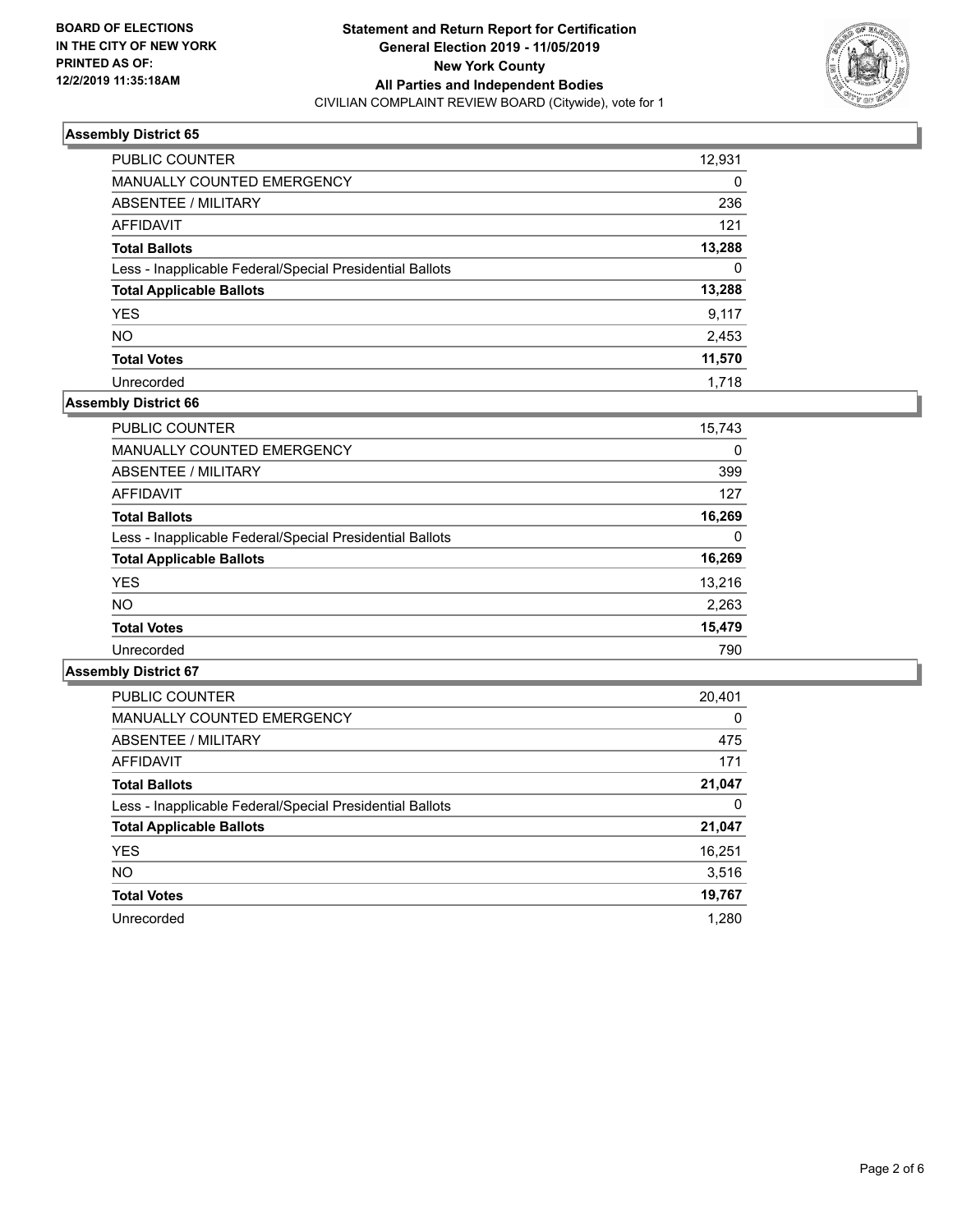

| PUBLIC COUNTER                                           | 12,186 |
|----------------------------------------------------------|--------|
| MANUALLY COUNTED EMERGENCY                               | 6      |
| ABSENTEE / MILITARY                                      | 371    |
| AFFIDAVIT                                                | 152    |
| <b>Total Ballots</b>                                     | 12,715 |
| Less - Inapplicable Federal/Special Presidential Ballots | 0      |
| <b>Total Applicable Ballots</b>                          | 12,715 |
| <b>YES</b>                                               | 8,840  |
| NO.                                                      | 1,560  |
| <b>Total Votes</b>                                       | 10,400 |
| Unrecorded                                               | 2.315  |

# **Assembly District 69**

| <b>PUBLIC COUNTER</b>                                    | 20,983 |
|----------------------------------------------------------|--------|
| <b>MANUALLY COUNTED EMERGENCY</b>                        | 0      |
| ABSENTEE / MILITARY                                      | 550    |
| <b>AFFIDAVIT</b>                                         | 155    |
| <b>Total Ballots</b>                                     | 21,688 |
| Less - Inapplicable Federal/Special Presidential Ballots | 0      |
| <b>Total Applicable Ballots</b>                          | 21,688 |
| <b>YES</b>                                               | 17,467 |
| <b>NO</b>                                                | 2,336  |
| <b>Total Votes</b>                                       | 19,803 |
| Unrecorded                                               | 1,885  |
|                                                          |        |

| <b>PUBLIC COUNTER</b>                                    | 16,622   |
|----------------------------------------------------------|----------|
| <b>MANUALLY COUNTED EMERGENCY</b>                        | $\Omega$ |
| ABSENTEE / MILITARY                                      | 443      |
| AFFIDAVIT                                                | 176      |
| <b>Total Ballots</b>                                     | 17,241   |
| Less - Inapplicable Federal/Special Presidential Ballots | 0        |
| <b>Total Applicable Ballots</b>                          | 17,241   |
| <b>YES</b>                                               | 13,826   |
| <b>NO</b>                                                | 1,496    |
| <b>Total Votes</b>                                       | 15,322   |
| Unrecorded                                               | 1.919    |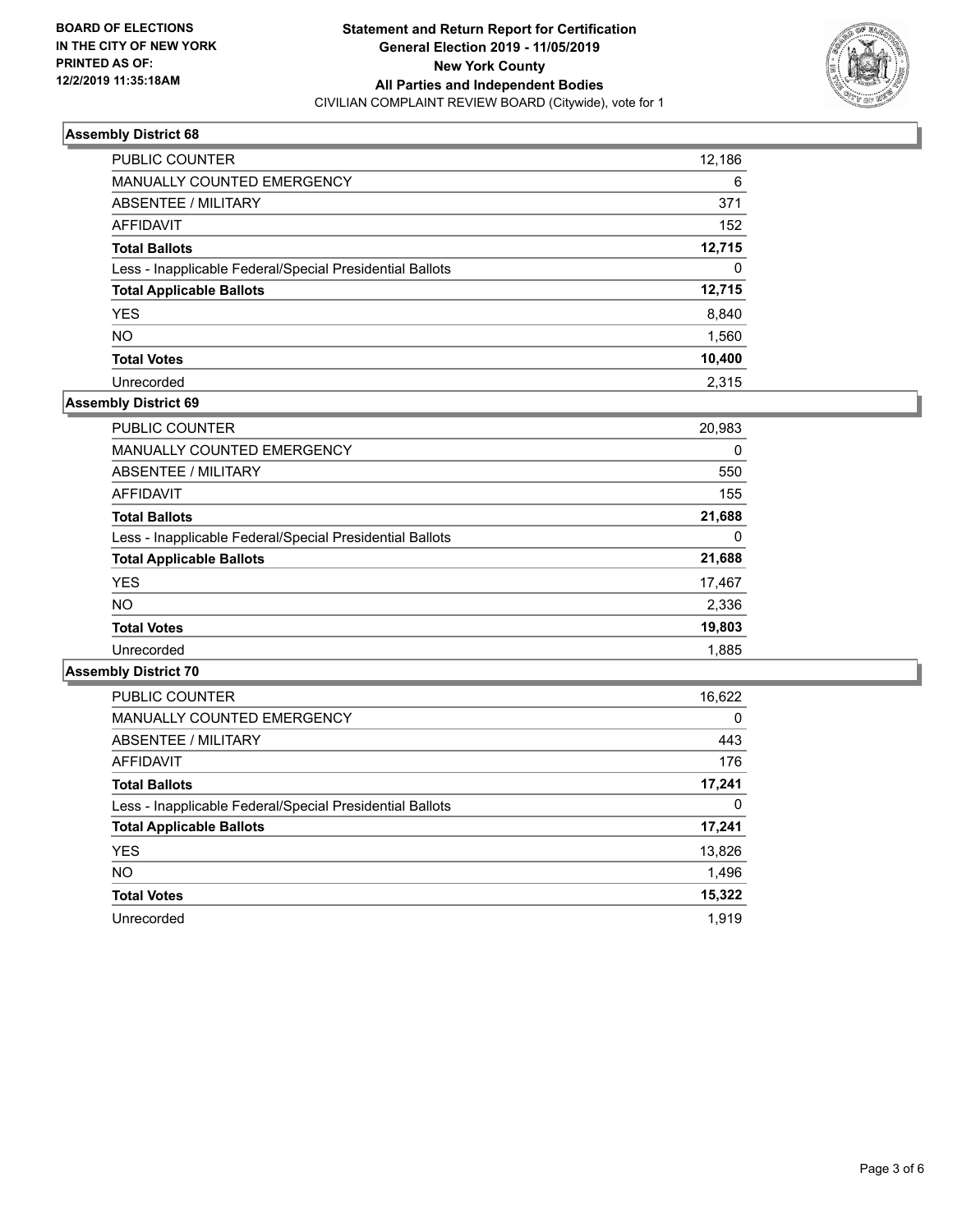

| PUBLIC COUNTER                                           | 15,954 |
|----------------------------------------------------------|--------|
| MANUALLY COUNTED EMERGENCY                               | 0      |
| ABSENTEE / MILITARY                                      | 317    |
| AFFIDAVIT                                                | 209    |
| <b>Total Ballots</b>                                     | 16,480 |
| Less - Inapplicable Federal/Special Presidential Ballots | 0      |
| <b>Total Applicable Ballots</b>                          | 16,480 |
| <b>YES</b>                                               | 12,798 |
| <b>NO</b>                                                | 1,528  |
| <b>Total Votes</b>                                       | 14,326 |
| Unrecorded                                               | 2.154  |

# **Assembly District 72**

| <b>PUBLIC COUNTER</b>                                    | 11,015 |
|----------------------------------------------------------|--------|
| <b>MANUALLY COUNTED EMERGENCY</b>                        | 0      |
| ABSENTEE / MILITARY                                      | 172    |
| AFFIDAVIT                                                | 98     |
| <b>Total Ballots</b>                                     | 11,285 |
| Less - Inapplicable Federal/Special Presidential Ballots | 0      |
| <b>Total Applicable Ballots</b>                          | 11,285 |
| <b>YES</b>                                               | 8,310  |
| <b>NO</b>                                                | 1,151  |
| <b>Total Votes</b>                                       | 9,461  |
| Unrecorded                                               | 1.824  |

| <b>PUBLIC COUNTER</b>                                    | 15,422   |
|----------------------------------------------------------|----------|
| <b>MANUALLY COUNTED EMERGENCY</b>                        | $\Omega$ |
| ABSENTEE / MILITARY                                      | 642      |
| AFFIDAVIT                                                | 107      |
| <b>Total Ballots</b>                                     | 16,171   |
| Less - Inapplicable Federal/Special Presidential Ballots | 0        |
| <b>Total Applicable Ballots</b>                          | 16,171   |
| <b>YES</b>                                               | 10,848   |
| NO.                                                      | 4,415    |
| <b>Total Votes</b>                                       | 15,263   |
| Unrecorded                                               | 908      |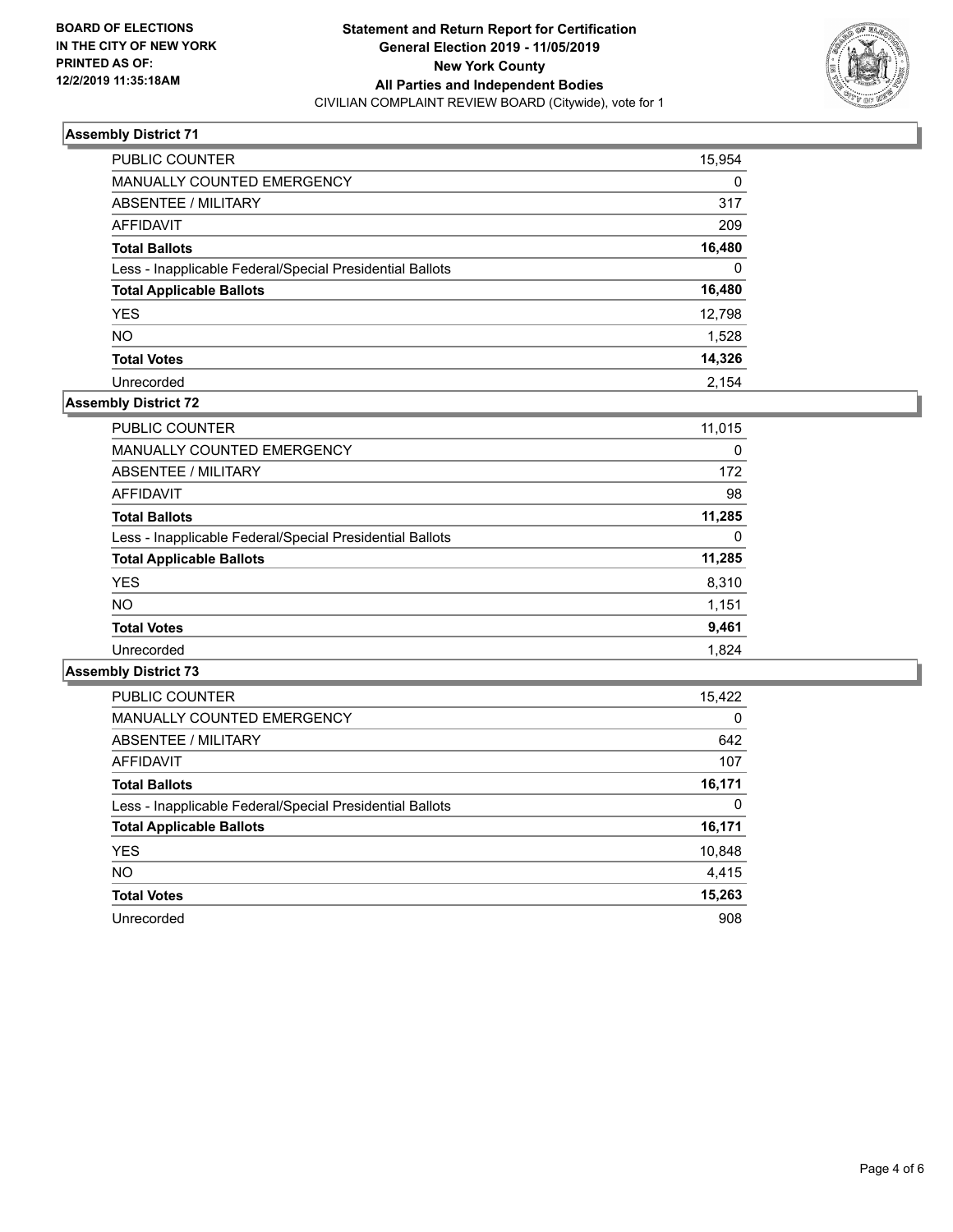

| <b>PUBLIC COUNTER</b>                                    | 14,954 |
|----------------------------------------------------------|--------|
| <b>MANUALLY COUNTED EMERGENCY</b>                        | 16     |
| ABSENTEE / MILITARY                                      | 376    |
| AFFIDAVIT                                                | 128    |
| <b>Total Ballots</b>                                     | 15,474 |
| Less - Inapplicable Federal/Special Presidential Ballots | 0      |
| <b>Total Applicable Ballots</b>                          | 15,474 |
| <b>YES</b>                                               | 11,352 |
| <b>NO</b>                                                | 2.614  |
| <b>Total Votes</b>                                       | 13,966 |
| Unrecorded                                               | 1.508  |

# **Assembly District 75**

| <b>PUBLIC COUNTER</b>                                    | 15,203 |
|----------------------------------------------------------|--------|
|                                                          |        |
| <b>MANUALLY COUNTED EMERGENCY</b>                        | 0      |
| ABSENTEE / MILITARY                                      | 383    |
| AFFIDAVIT                                                | 99     |
| <b>Total Ballots</b>                                     | 15,685 |
| Less - Inapplicable Federal/Special Presidential Ballots | 0      |
| <b>Total Applicable Ballots</b>                          | 15,685 |
| <b>YES</b>                                               | 12,249 |
| <b>NO</b>                                                | 2,231  |
| <b>Total Votes</b>                                       | 14,480 |
| Unrecorded                                               | 1.205  |

| <b>PUBLIC COUNTER</b>                                    | 15,634   |
|----------------------------------------------------------|----------|
| <b>MANUALLY COUNTED EMERGENCY</b>                        | $\Omega$ |
| ABSENTEE / MILITARY                                      | 413      |
| AFFIDAVIT                                                | 123      |
| <b>Total Ballots</b>                                     | 16,170   |
| Less - Inapplicable Federal/Special Presidential Ballots | 0        |
| <b>Total Applicable Ballots</b>                          | 16,170   |
| <b>YES</b>                                               | 11,222   |
| <b>NO</b>                                                | 4,055    |
| <b>Total Votes</b>                                       | 15,277   |
| Unrecorded                                               | 893      |